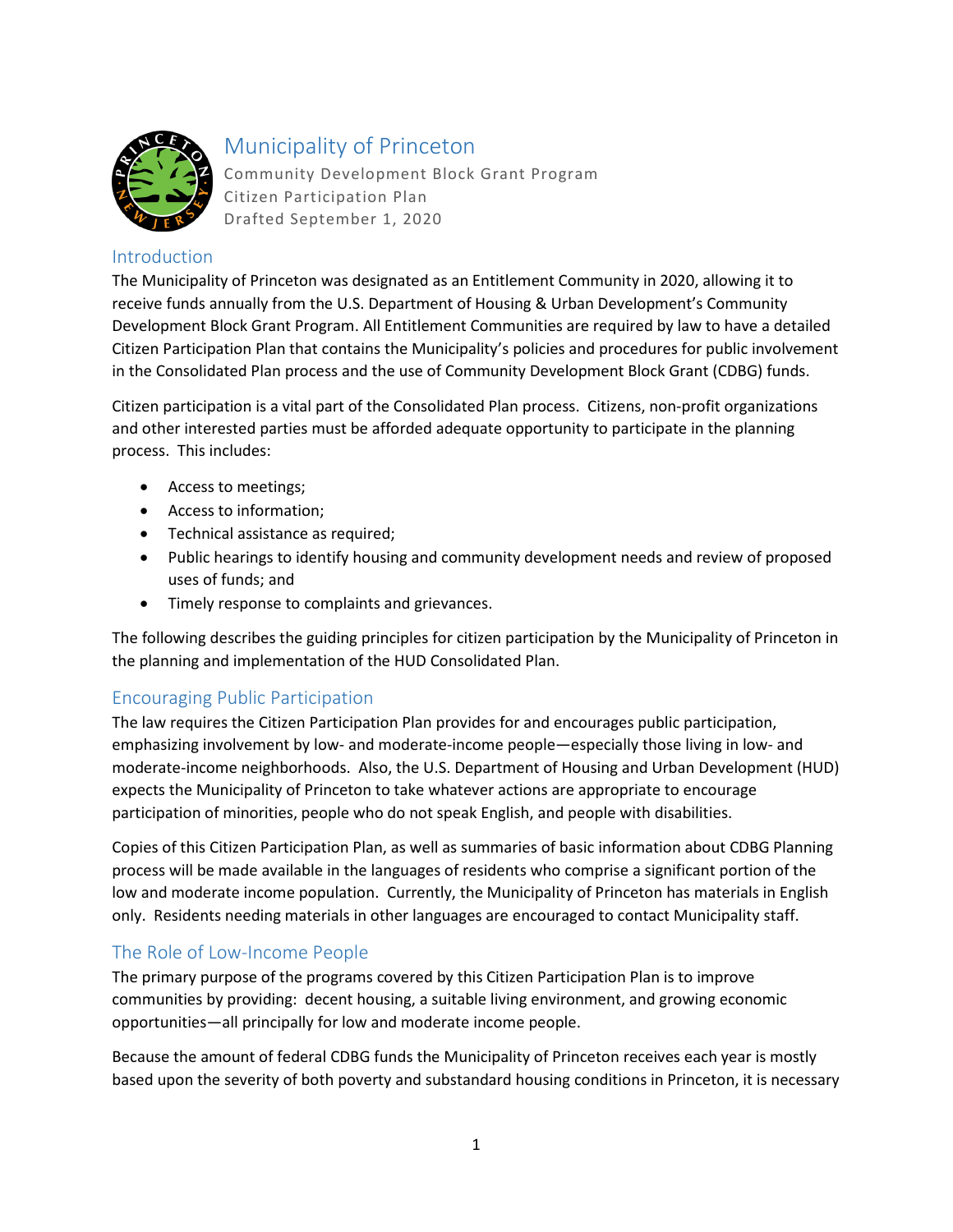that public participation genuinely involve low income residents who experience these conditions. Genuine involvement by low income people must take place at all stages of the process, including:

- Identifying needs.
- Setting priorities among these needs, deciding how much money should be allocated to each high-priority need, and suggesting the types of programs to meet high-priority needs.
- Overseeing the way in which programs are carried out.

### The Various Stages of the Consolidated Plan Process

The policies and procedures in this Citizen Participation Plan relate to several stages of action mentioned in law or regulation. In general, these stages or events include:

- Identification of housing and community development needs.
- Preparation of a draft use of funds for the upcoming year called the proposed Annual Action Plan or the development of a proposed new 5-Year Strategic Plan.
- Formal approval by elected officials of a final Annual Action Plan or 5-Year Strategic Plan.
- On occasion during the year, it might be necessary to change the use of the money already budgeted in an Annual Action Plan, or to change the priorities established in the 5-Year Strategic Plan. In that case, a formal Substantial Amendment will be proposed, considered, and acted upon.
- After a program year is complete, an Annual Performance Report must be drafted for public review and comment and then sent to HUD.

### The Program Year

The program year chosen by Municipality of Princeton is October 1 through September 30.

# Municipality of Princeton Citizen Participation Activities

The Municipality of Princeton Citizen Participation activities will include:

- Advertisements;
- Community Outreach;
- Public Hearings;
- Access to Information;
- Technical Assistance; and
- Timely Response to Complaints and Grievances.

#### Community Outreach

In order to assure that all citizens have the opportunity to participate in the planning process, the Municipality of Princeton will conduct community outreach on the development of the strategic plan. The objectives of outreach will be to:

- Obtain views of citizen, public agencies and other interested parties;
- Announce the availability of technical assistance and funds;
- Respond to proposals and comments at all stages of the Consolidated Plan submission process, including:
- Identifying housing and community development needs,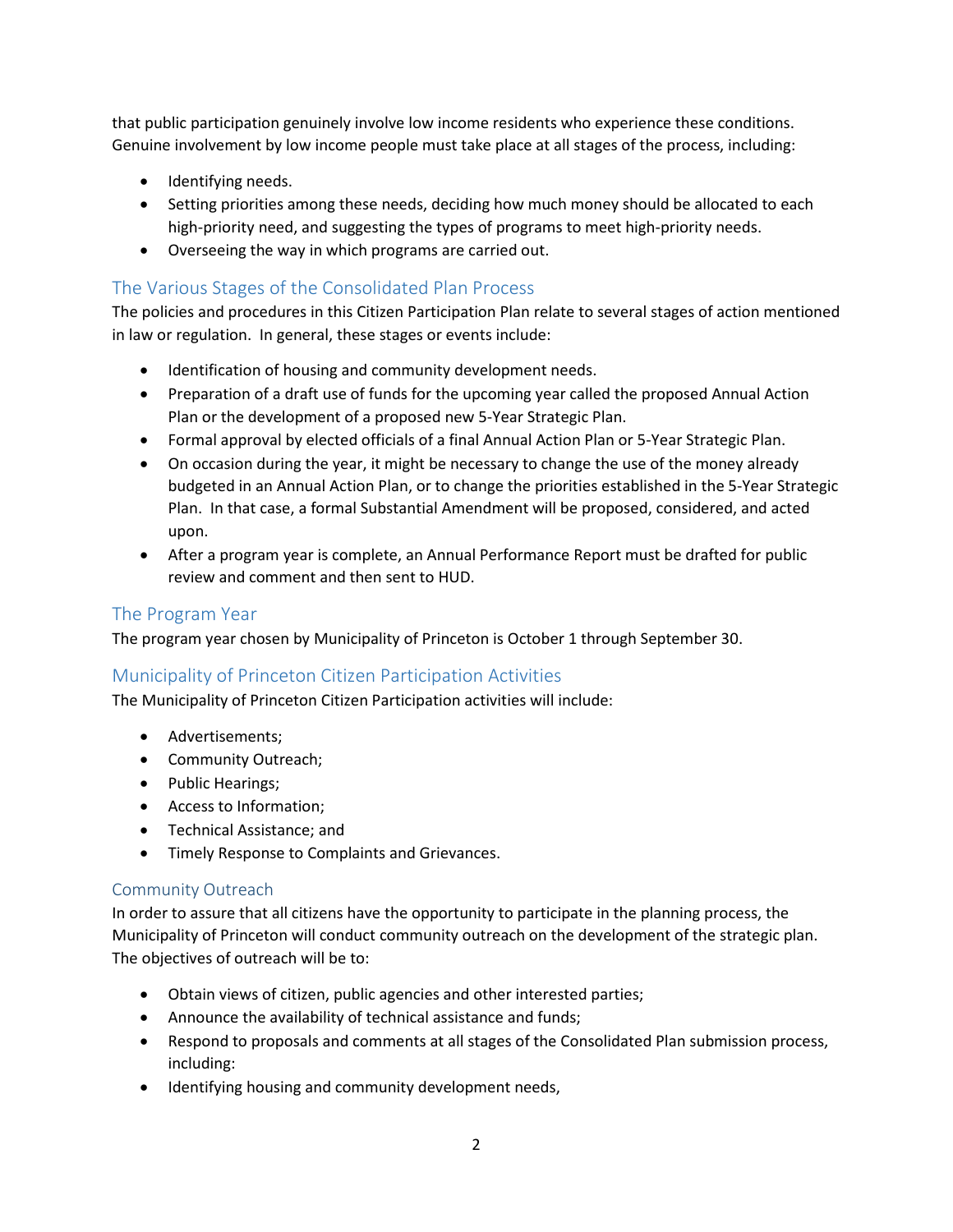- Reviewing proposed uses of funds, and
- Reviewing program performance.

### Public Hearings

The Municipality of Princeton will host two (2) public hearings each year. Typically, these hearings may consist of either: 1) a meeting to gather public input and funding priorities for current program year; 2) a meeting to review a draft of the Five-Year Plan and/or One-Year Plan to the general public. Public hearings will be conveniently timed and located for people who will benefit from the program funds and will be accessible to persons with special needs.

#### Access to Information

Citizens, public agencies and other interest parties, including those most affected, will have the opportunity to receive information, review and submit comments on any proposed submission concerning any of the following documents:

- The proposed and final Annual Action Plans.
- The proposed and final 5-Year Strategic Plan (the "Consolidated Plan").
- Proposed and final Substantial Amendments to either and Annual Action Plan or the Multi-Year Strategic Plan.
- Annual Performance Reports.
- The Citizen Participation Plan.

Interested parties may access these documents at no cost by the Internet, at the Municipality of Princeton website (https://www.princetonnj.gov/176/Community-Development-Block-Grant-CDBG-P); at the Princeton Library; or by contacting Municipality staff. These materials will be available in a form accessible to persons with disabilities and in a style for individuals that do not speak English, when requested.

Citizens will be provided 15 days to comment on the Municipality's annual performance report, prior to HUD submittal on or about September  $15<sup>th</sup>$  of each year.

#### Technical Assistance

Municipality staff will work with organizations and individuals and representatives of low and moderateincome people who are interested in submitting a proposal to obtain funding for an activity. All potential applicants for funding are encouraged to contact Municipality staff for technical assistance before completing a proposal form. Additionally, Municipality staff will work with individuals and organizations receiving Consolidated Plan monies to ensure that funds are being spent for their intended purpose and within the rules and regulations of the federal government.

#### Timely Response to Complaints and Grievances

Municipality staff will provide timely, written responses to written complaints and grievances within thirty (30) days of receipt, where practical.

# Substantial Amendments

Prior to the submission of any substantial change in the proposed use of funds, citizens will have thirty (30) days notice and the opportunity to comment on the proposed amendment using the citizen participation methods outlined in the plan and/or methods that result in effective notice and comment.